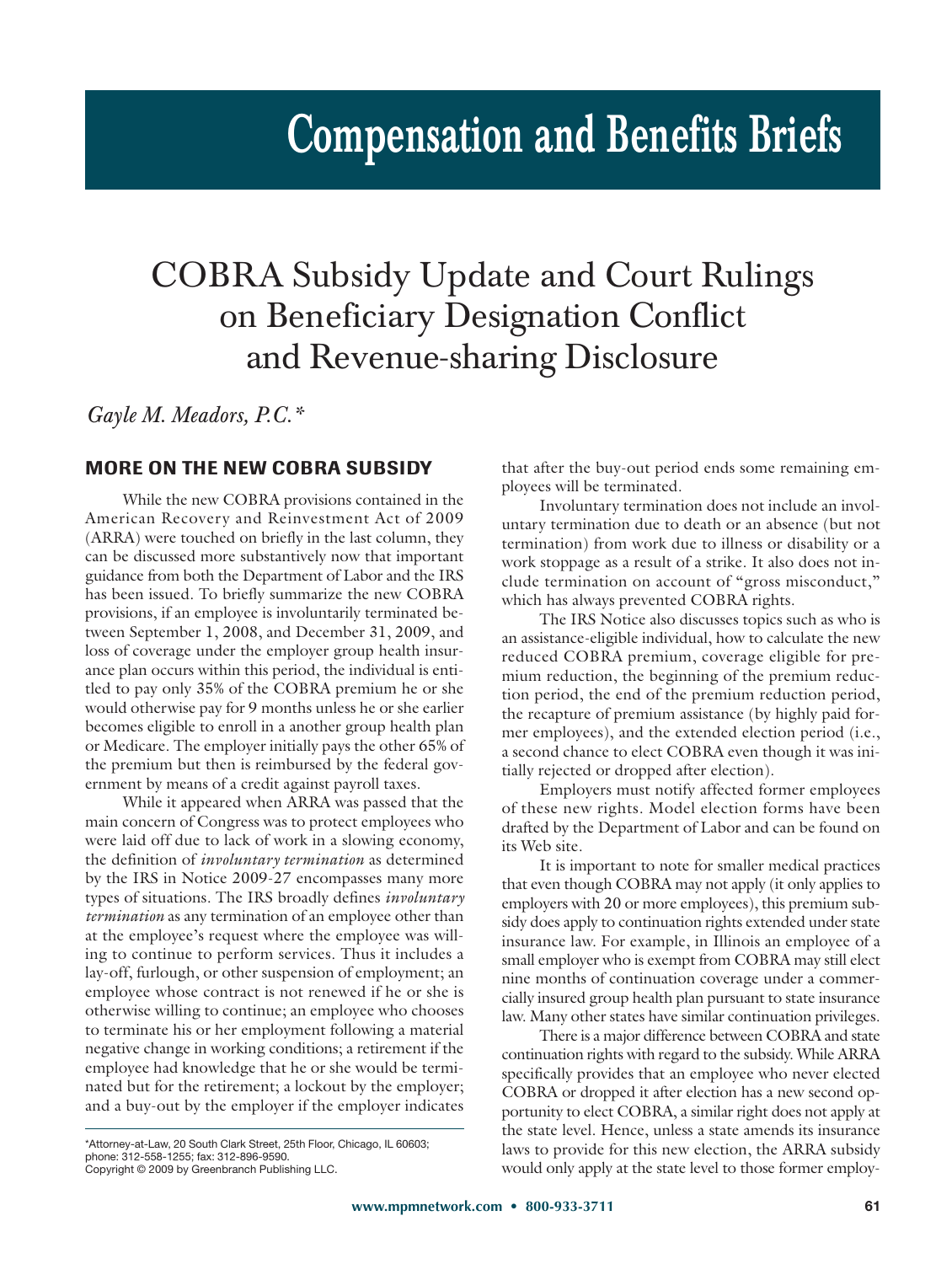ees meeting the parameters of ARRA who actually elected continuation under state insurance law. Smaller medical practices with fully insured group health plans should check with their carriers on developments at the state level.

#### **SUPREME COURT DECISION ON DIVORCE DECREE AND BENEFICIARY DESIGNATION CONFLICT**

For many years, there has been a provision under the Employee Retirement Income Security Act of 1974 (ERISA) that permits a retirement plan to recognize a division of plan benefits pursuant to a divorce decree and property settlement. A special court order called a qualified domestic relations order (QDRO) can be issued by a court to a plan administrator specifying how the plan benefits are to be paid to the affected parties. The QDRO must meet specific requirements set forth in Department of Labor regulations on QDROs.

The U.S. Supreme Court in the case of *Kennedy v. Plan Administrator for DuPont Savings and Investment Plan,* decided January 26, 2009, addressed the unfortunately rather common situation where the divorce decree specifies benefits are to be divided in a certain way but a separate QDRO is not obtained and filed with the plan. The court accepted the case to resolve a split among lower courts on both the issues of: (1) whether a spouse can waive benefits through a divorce decree that is not a QDRO; and (2) whether a waiver of benefits is effective when that waiver is inconsistent with plan documents.

Under the facts in the case, an employee and wife divorced in 1994. The wife agreed to waive all rights under the retirement plans of the husband. A domestic relations order was drafted to reflect this agreed upon division of benefits but it was never submitted to the plan. The employee died in 2001, and his estate demanded from the retirement plans all the benefits. DuPont, however, said it still had a beneficiary designation form signed by the deceased employee naming his former wife as the beneficiary under the retirement plans. Therefore, DuPont distributed all plan benefits to the former spouse, and the estate sued.

The Supreme Court said first of all that a QDRO cannot be used to serve merely as a waiver of the former spouse's rights. Instead the QDRO must designate an alternate payee. As the court said: "In fact, a beneficiary seeking only to relinquish her right to benefits cannot do this by a QDRO, for a QDRO by definition requires that it be the 'creation or recognition of the existence of an alternate payee's right to, or assignment to an alternate payee of the right to, receive all or a portion of the benefits payable with respect to a participant under a plan.' 29 U. S. C. §1056(d)(3)(B)(i)(I). There is no QDRO for a simple waiver; there must be some succeeding designation of an alternate payee."

Even though the court concluded a waiver of benefits would not constitute a QDRO, it went on to say that a waiver of benefits was not a violation of ERISA so a waiver could be recognized in certain circumstances. The court said the plan had no obligation under ERISA to look at documents outside the plan. "... [T]he question remains whether the plan administrator was required to honor Liv's waiver with the consequence of distributing the SIP balance to the Estate. We hold that it was not, and that the plan administrator did its statutory ERISA duty by paying the benefits to Liv in conformity with the plan documents."

The Court said ERISA mandates that the plan pay out benefits to the named beneficiary since ERISA requires that payments be made in accordance with plan documents including the beneficiary designation form ". . . [T]his case does as well as any other in pointing out the wisdom of protecting the plan documents rule. Under the terms of the [retirement plan] Liv was William's designated beneficiary. The plan provided an easy way for William to change the designation, but for whatever reason he did not. The plan provided a way to disclaim an interest in the [retirement plan] but Liv did not purport to follow it. The plan administrator therefore did what ERISA 1104(a)(1)(D) required: the documents control and those name the ex-wife."

There are two important principles to be derived from this case. First of all, a division of benefits in a divorce that involves just a waiver (and not the assignment of benefits) cannot be accomplished through a QDRO but in certain circumstances the waiver can be recognized by a plan. Second, to be recognized by a plan the waiver would have to occur in the form of a plan document. Under the facts in the case, DuPont had a procedure included in the document where the spouse could have waived her interest under the plan, but failed to do so. Most plan documents do not contain language permitting a waiver of an interest under the plan but adding such language would appear to be beneficial to plan sponsors since the Supreme Court said its conclusion in this case was based in part on the fact that the plan had a provision allowing waiver that was not utilized.

#### **FIRST IMPRESSION COURT RULING ON PLAN SPONSOR OBLIGATION TO DISCLOSE REVENUE-SHARING AGREEMENTS TO PLAN PARTICIPANTS**

The Seventh Circuit Court of Appeals on February 12, 2009, issued the first appellate decision on the issue of whether a plan sponsor has to disclose revenue sharing between the plan's trustee and investment manager. The decision is *Hecker v. Deere & Co*. Under the facts in the case, the John Deere Company named Fidelity Management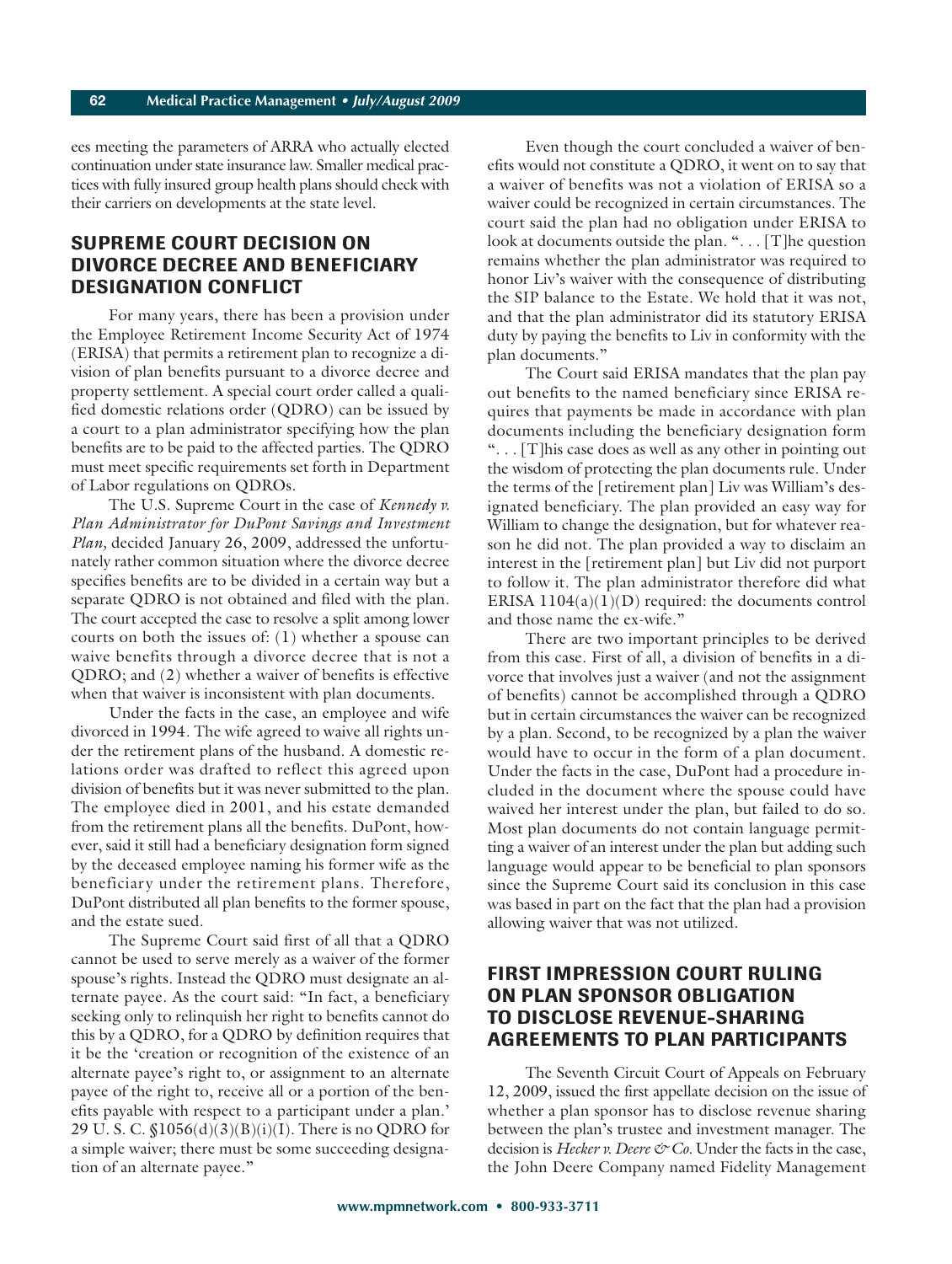Trust Co. (Fidelity Trust) as the trustee under the  $401(k)$ plan. Fidelity Trust also performed recordkeeping services. The parties agreed that the investments made available under the plan would be limited to those offered by Fidelity Management and Research Co. (Fidelity Management), which acted as the investment adviser. Most of the funds were Fidelity mutual funds but a brokerage link permitted investment in 2500 mutual funds outside Fidelity. Revenue was shared between the Fidelity Management and Fidelity Trust. The revenue sharing was not disclosed to plan participants.

Plan participants in a class action sued both Deere and Fidelity arguing that the investments offered charged excessive fees and ERISA was violated because the fees and the revenue sharing was not disclosed to plan participants.

The Seventh Circuit rejected the plan participants' argument that Fidelity became a fiduciary under ERISA. The court pointed out that Deere had negotiated the terms of the arrangement so Fidelity Management as a service provider did not automatically become a fiduciary. In addition, Fidelity Management merely provided professional advice as to investment funds but the ultimate decision remained with Deere.

On a second and equally important point, the Seventh Circuit said under ERISA as currently written there is no obligation to disclose revenue sharing to plan participants: "How Fidelity Research decided to allocate the monies it collected (and about which the participants were fully informed) was not, at the time of the events here, something that had to be disclosed. It follows, therefore, that the Hecker group failed to state a claim against Deere based on the revenue-sharing arrangement and the lack of disclosure about it." The court went on to say likewise Deere did not breach a fiduciary duty to participants because a breach would occur only if a statement was intentionally misleading or a material omission. "The only question is thus whether the omission of information about the revenuesharing arrangement is material. Deere disclosed to the participants the total fees for the funds and directed the participants to the fund prospectuses for information about the fund-level expenses. That was enough. The total fee, not the internal, post-collection distribution of the fee, is the critical figure for someone interested in the cost of including a certain investment in her portfolio and the net value of that investment."

Third, the court said there was no fiduciary breach by Deere in selecting only a single mutual fund family, Fidelity. "As for the allegation that Deere improperly limited the investment options to Fidelity mutual funds, we find no statute or regulation prohibiting a fiduciary from selecting funds from one management company. A fiduciary must behave like a prudent investor under similar circumstances; many prudent investors limit themselves to funds offered by one company and diversify within the available investment options. As we have noted several times already, the Plans here directly offered 26 investment options, including 23 retail mutual funds, and offered through BrokerageLink 2,500 non-Fidelity funds."

Finally, the court said compliance with ERISA section  $404(c)$  was a sufficient defense even if some of the offered funds charged high administrative fees. Section 404(c) of ERISA (also referred to as 29 USC section  $1104(c)$ ) permits a transfer of liability from the plan sponsor to individual participants for investment results as long as the plan sponsor offers a sufficiently broad array of investment choices, information about those choices is made available, and other technical requirements of the  $404(c)$  regulations issued by the Department of Labor are met. "The central question is thus whether the alleged misconduct—the imprudent selection of mutual funds with excessively high fees—falls within the safe harbor. . . . Even if  $\$\,1104(c)$  does not always shield a fiduciary from an imprudent selection of funds under every circumstance that can be imagined, it does protect a fiduciary that satisfies the criteria of  $$1104(c)$ and includes a sufficient range of options so that the participants have control over the risk of loss."

This decision has become extremely controversial and not just among attorneys for plan participants. The Department of Labor, which filed an amicus brief on behalf of the plan participants, has expressed concern that the Seventh Circuit did not recognize a duty by the plan fiduciary to reduce allegedly high management fees. It also took issue with the Seventh Circuit's conclusion that as long as a plan complies with ERISA  $404(c)$  that is a defense to an argument that fees were excessive.

Even though this decision may provide some comfort to plan sponsors, it is likely short lived. The Department of Labor has for many years encouraged greater and greater disclosure of various types of fees assessed to plan participants. In fact, the annual report (Form 5500) for the 2009 plan year will require disclosure of the following types of fees as stated in official Department of Labor guidance:

"fees and expense reimbursement payments received by a person from mutual funds, bank commingled trusts, insurance company pooled separate accounts, and other separately managed accounts and pooled investment funds in which the plan invests that are charged against the fund or account and reflected in the value of the plan's investment (such as management fees paid by a mutual fund to its investment adviser, sub-transfer agency fees, shareholder servicing fees, account maintenance fees, and 12b–1 distribution fees). Other examples of reportable indirect compensation are finder's fees, float revenue, brokerage commissions (regardless of whether the broker is granted discretion), research or other products or services, other than execution, received from a broker-dealer or other third party in connection with securities